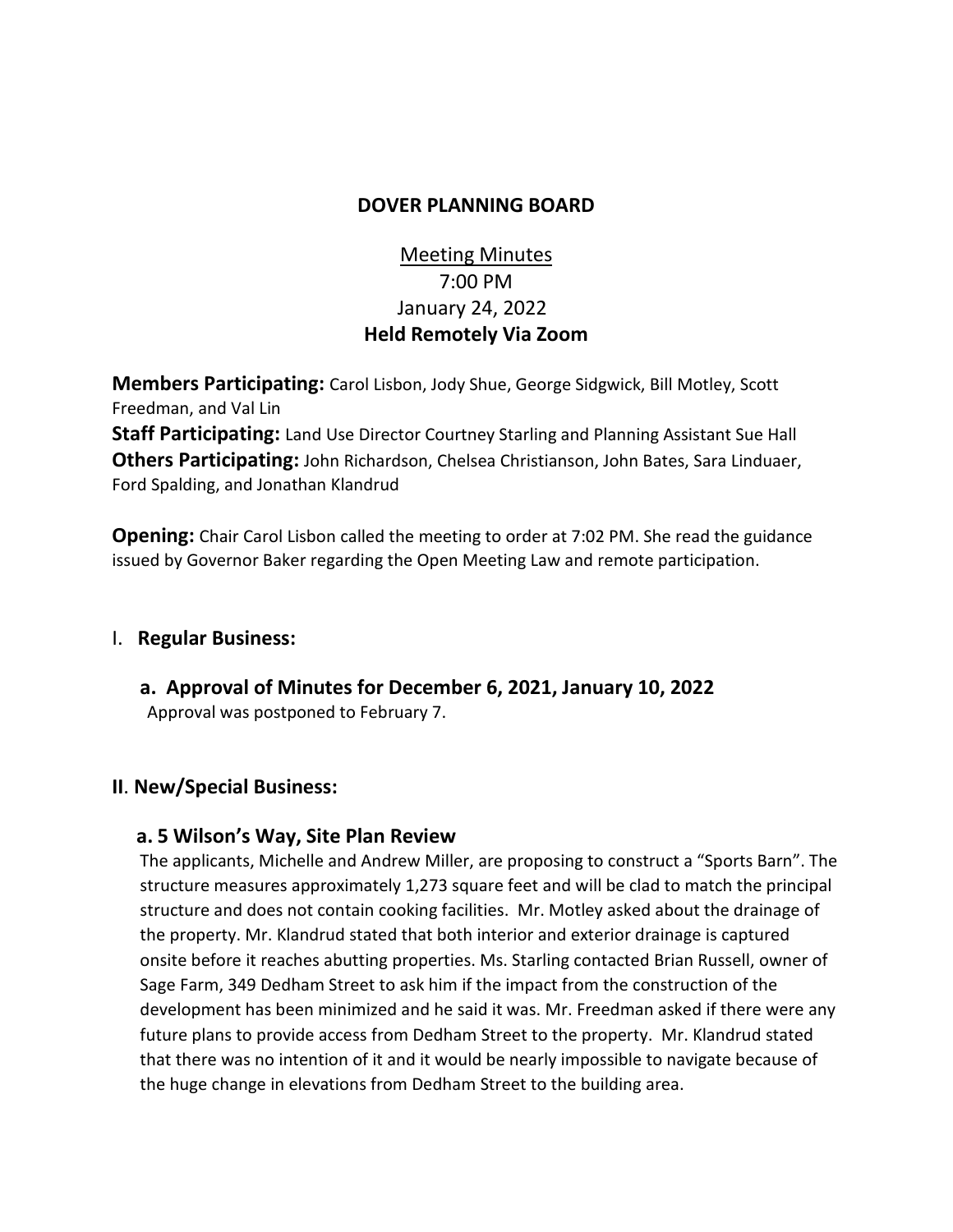**Ms. Lisbon made a motion to approve the Site Plan by Glossa Engineering, stamped and signed by John Glossa, and last dated 10/12/21, as well as the architectural elevations, by Legault Design LLC, last dated 4/25/21, subject to the following conditions:**

- **1. Prior to the issuance of a building permit, the applicant shall submit stormwater details ensuring runoff generated by the accessory structure will not impact the condition of the bridle trail located on the subject lot, subject to the review and approval of the Land Use Director.**
- **2. Prior to the issuance of a building permit, the applicant shall submit floor plans confirming use of the accessory structure to the Land Use Director.**
- **3. Prior to the issuance of a building permit, minor modifications to the site plan, floor plans, and/or elevations, may be approved administratively by the Land Use Director.**
- **4. No exterior lighting serving the accessory structure shall cast onto neighboring properties.**
- **5. The accessory structure shall not be used for human occupancy.**

 **The motion was seconded by Mr. Motley and passed by a voice vote of 5-0.** 

#### b. **9 County Street, Site Plan Review**

This application was postponed at the request of the applicant.

#### **c. 4 Springdale Ave., Site Plan Review**

Present was John Richardson from Fennick McCredie Architecture, Chelsea Christianson from Nitsch Engineering, Phil Palumbo from Colliers, and Ford Spalding, Chairman of the Caryl Community Center Renovations Committee.

Mr. Richardson presented updates resultant from the Planning Board discussion at their meeting on January 10, 2022. Clarifications included Expected Use, Traffic Patterns, and Site Alternates. Mr. Richardson stated that a study was conducted in 2018, utilizing Parks and Recreation and Counsel on Aging scheduling and attendance and based on those numbers, the Caryl Community Center Building Committee believes that the proposed amount of parking is sufficient. Ms. Lisbon asked if the 54 parking spaces noted on the plan included the 4 electric vehicle charging spaces. Mr. Richardson confirmed that parking count included those spaces, and noted there are 5 parking spaces adjacent to the drop off area, 3 of which are designated handicap accessible, and the remaining two could have signs to restrict them for senior citizen parking. The other parking spaces that are included in the total of 96 are the 25 street parking spaces adjacent to the site, and 12 spaces as overflow on the grass adjacent to the basketball court.

Traffic patterns were amended to include widening the service road opening to Springdale Ave for emergency vehicles. The curb cut onto Whiting Road has also been widened to 36 feet to create two exiting turn lanes onto Whiting Road. On the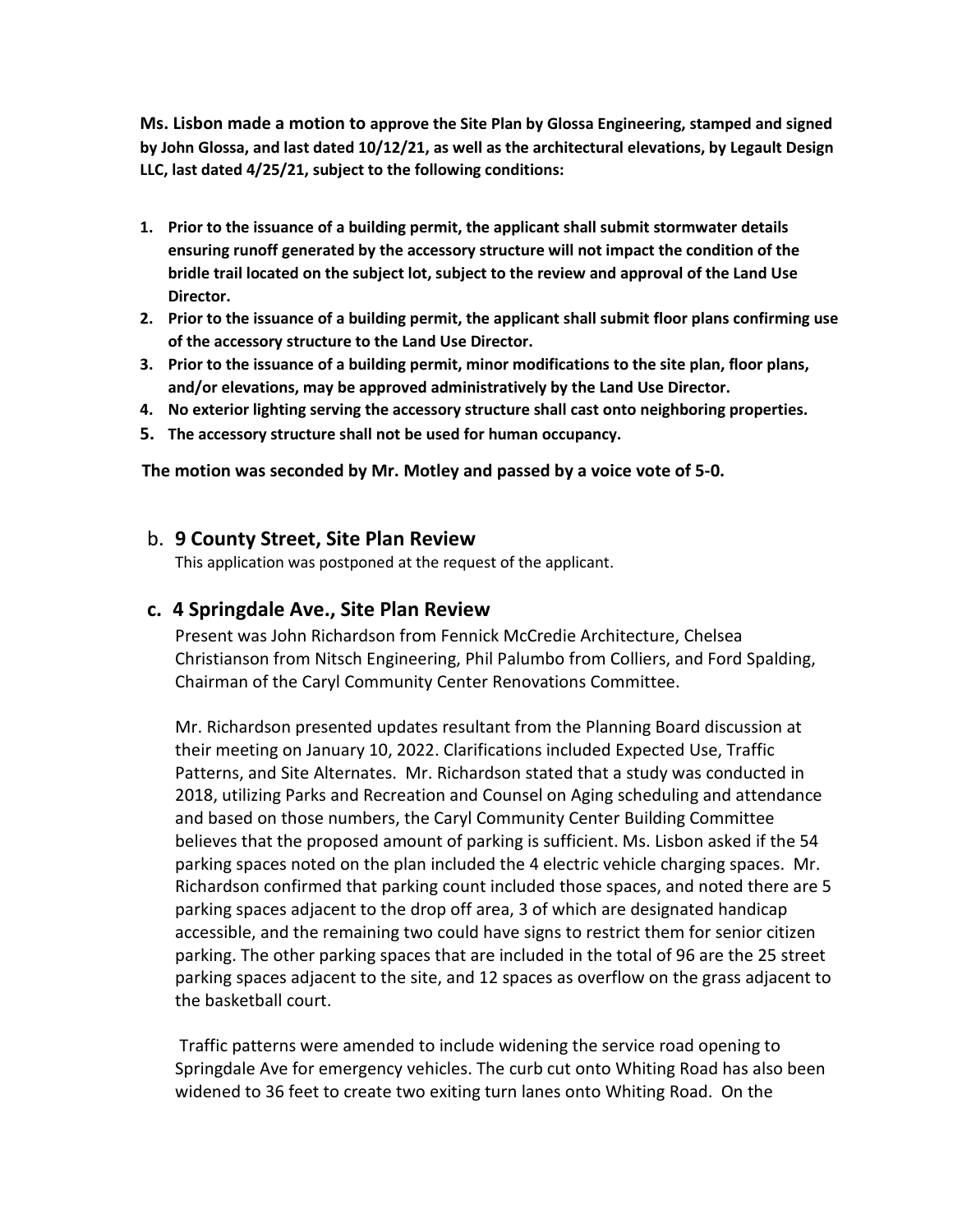Springdale Ave service driveway, a utility pole will potentially be moved 16 feet towards Centre Street to allow for the proposed widening. Ms. Lisbon advised the CCC Renovations Committee to verify with Dover's Protective Agencies, how wide the opening should be to allow for emergency vehicles to navigate through the service road. Mr. Freedman asked if additional signs or a gate have been considered for the service road. Mr. Richardson said there would be signs identifying it as a service road, as well as using cones and/or a rumble strip to deter daily use, but his experience with gates has not been good due to operational issues, such as locking or unlocking as well as who would be responsible for the keeping of the gate. Ms. Lisbon asked how exiting from the main parking lot would be navigated. Ms. Christianson responded to the question by answering, "there have been no restrictions put in place". Mr. Spalding stated people are going to seek the shortest route. Mr. Richardson stated that when special events are scheduled a police detail will be present and there will be an option of using the service road to lessen traffic flow onto Whiting Road.

The approved budget for the project is \$18.85 million. The building construction budget is \$14.1 million out of the total. Mr. Richardson stated the CCC Renovations Committee is going to be reviewing "Site Alternates" for value engineering. Currently the project is over budget is over by approximately \$300,000.

The following items are being reviewed for elimination from the current plan:

- Slate Roof priced at approximately \$100,000
- Rain Garden priced at approximately \$30,000
- Stone Bench Walls priced at approximately \$80,000
- Basketball Court priced at approximately \$60,000
- Landscaping/Plantings budget to be reduced by approximately \$50,000

Ms. Lisbon asked if there would be additional cuts made to the plans as pricing continues. Mr. Richardson stated most cuts would be related to materials that the Building Committee will prioritize. Mr. Ford said changing the building size or design of the building is not an option at this time. Some of the alternates could be added in the future if not incorporated now.

The Board expressed their gratitude to Fennick McCredie Architecture.

The Planning Board hereby makes the following findings as the Board of Selectmen's Review:

1. The site appears to support adequate access for emergency purposes, including fire, police and ambulance; however, the Planning Board advised that the Board of Selectmen should seek input from the Chief of Police and Fire Chief as part of their review. The Board discussed per suggestion by the Fire Department that the service road exit onto Springdale Avenue be widened to allow an adequate turning radius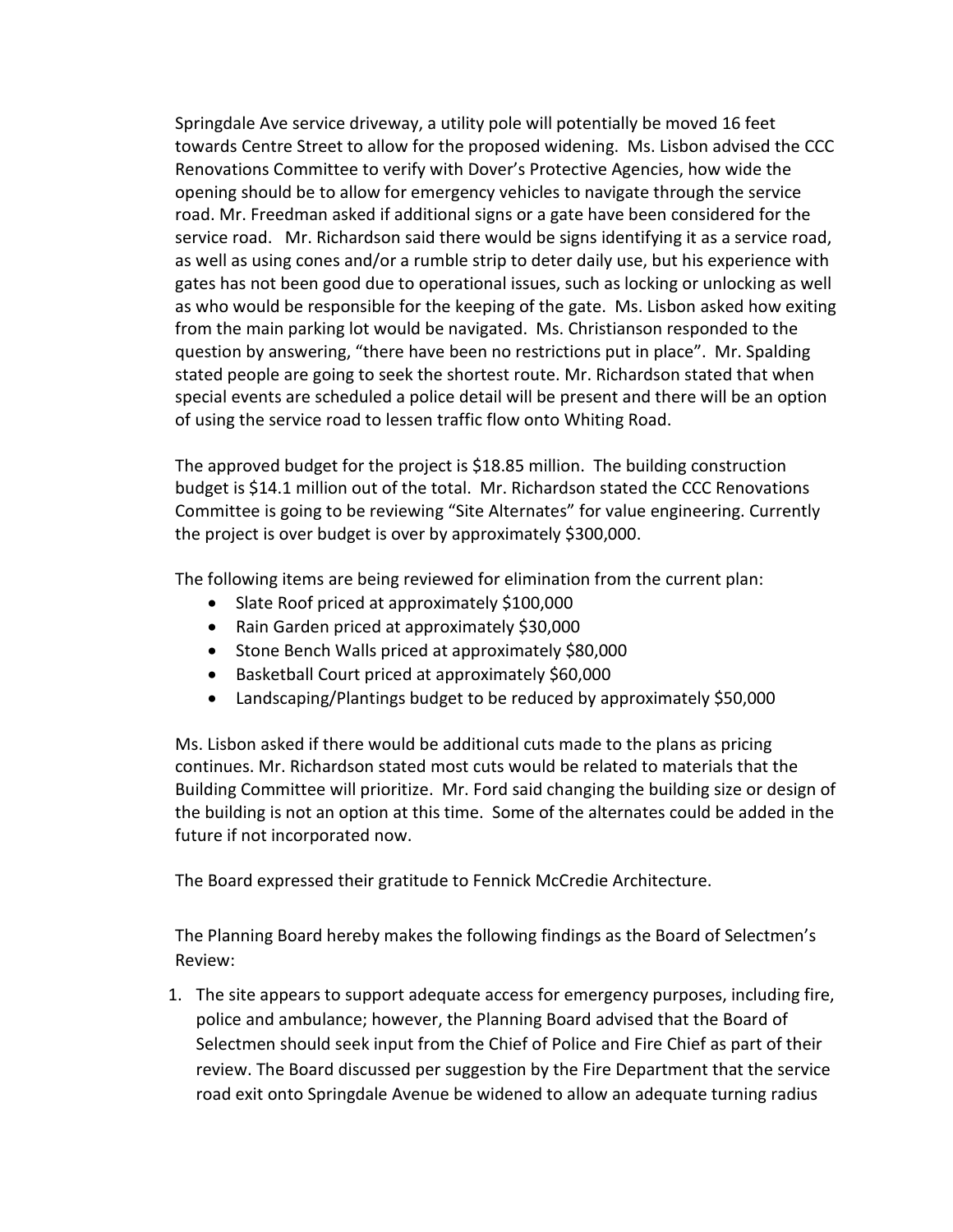for fire equipment. In addition, to ensure proper site operation and safety, the Planning Board recommends a building manager be hired for the new facility.

- 2. The lot size, frontage, yards and heights of buildings are appropriate as to the proposed use of the site.
- 3. The convenience and safety of vehicular and pedestrian movement on the site, the location of driveway openings in relation to street traffic and the impact of traffic generated by the facility were reviewed by Nitcsh Engineering. The Planning Board recommends that the egress drive be expanded to two lanes to accommodate left and right turn lanes, which should reduce the potential for queuing interior to the site blocking access to long-term parking spaces, and which the applicants have indicated they will do.
- 4. The arrangement and the number of parking and loading spaces in relation to the proposed uses of the premises should be adequate for day-to-day operations. Some members of the Planning Board remain concerned the proposed parking is inadequate but believe that can be managed operationally. It is recommended that the Board of Selectmen may want to consider a condition requiring police details for traffic safety during events. Further, the installation of directional parking signage on the interior of the site and public parking signage in the Village Center at the Town House, Town Garage (both of which are within 500' of the Community Center), as well as the CCC might better assist residents to find parking close to the facility during major events and traffic flow.
- 5. Provided the Board of Health and Town Engineer are satisfied, the proposed facilities addressing water supply, sewage, refuse and other methods of waste disposal , and adequacy of other methods for waste disposal, surface and subsurface drainage are deemed adequate.

In addition, the Planning Board recommends approval of the Site Plan application subject to the following conditions:

- 1. Prior to the issuance of a building permit for the construction of the building, the applicant shall submit a final site plan indicating all setback dimensions from lot lines, building perimeter, and parking areas, as well as two-lane vehicular egress, subject to the review and approval of the Land Use Director.
- 2. Prior to the issuance of a building permit for the construction of the building, the applicant shall submit final floor plans and elevations subject to the review and approval of the Land Use Director.
- 3. Prior to the issuance of a building permit for the construction of the building, the Board of Health and/or their agent shall review and approve the septic and stormwater plans.